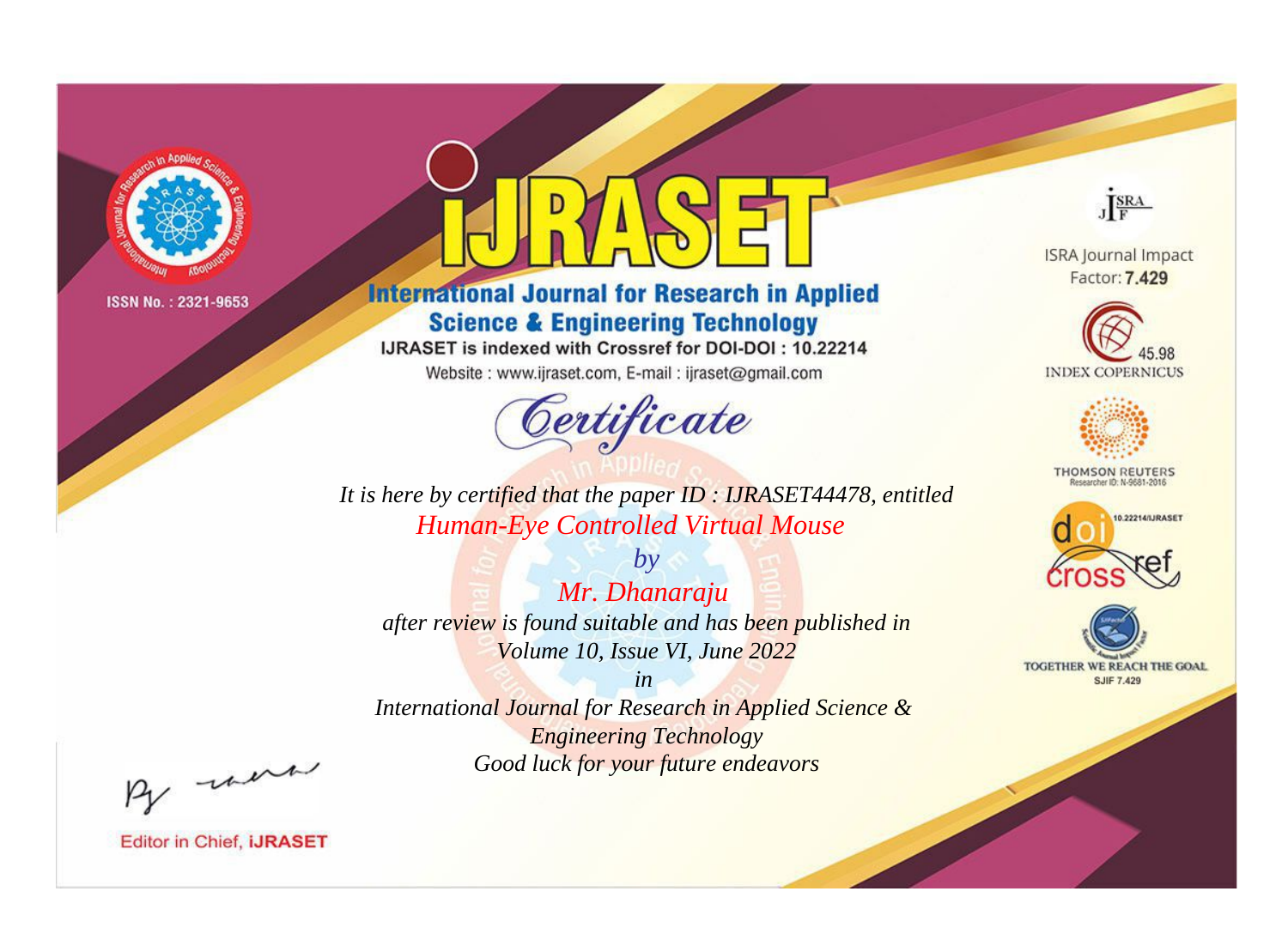

# **International Journal for Research in Applied Science & Engineering Technology**

IJRASET is indexed with Crossref for DOI-DOI: 10.22214

Website: www.ijraset.com, E-mail: ijraset@gmail.com



JERA

**ISRA Journal Impact** Factor: 7.429





**THOMSON REUTERS** 



TOGETHER WE REACH THE GOAL **SJIF 7.429** 

It is here by certified that the paper ID: IJRASET44478, entitled **Human-Eye Controlled Virtual Mouse** 

 $b\nu$ Dr. Sreenivas Mekala after review is found suitable and has been published in Volume 10, Issue VI, June 2022

 $in$ International Journal for Research in Applied Science & **Engineering Technology** Good luck for your future endeavors

By morn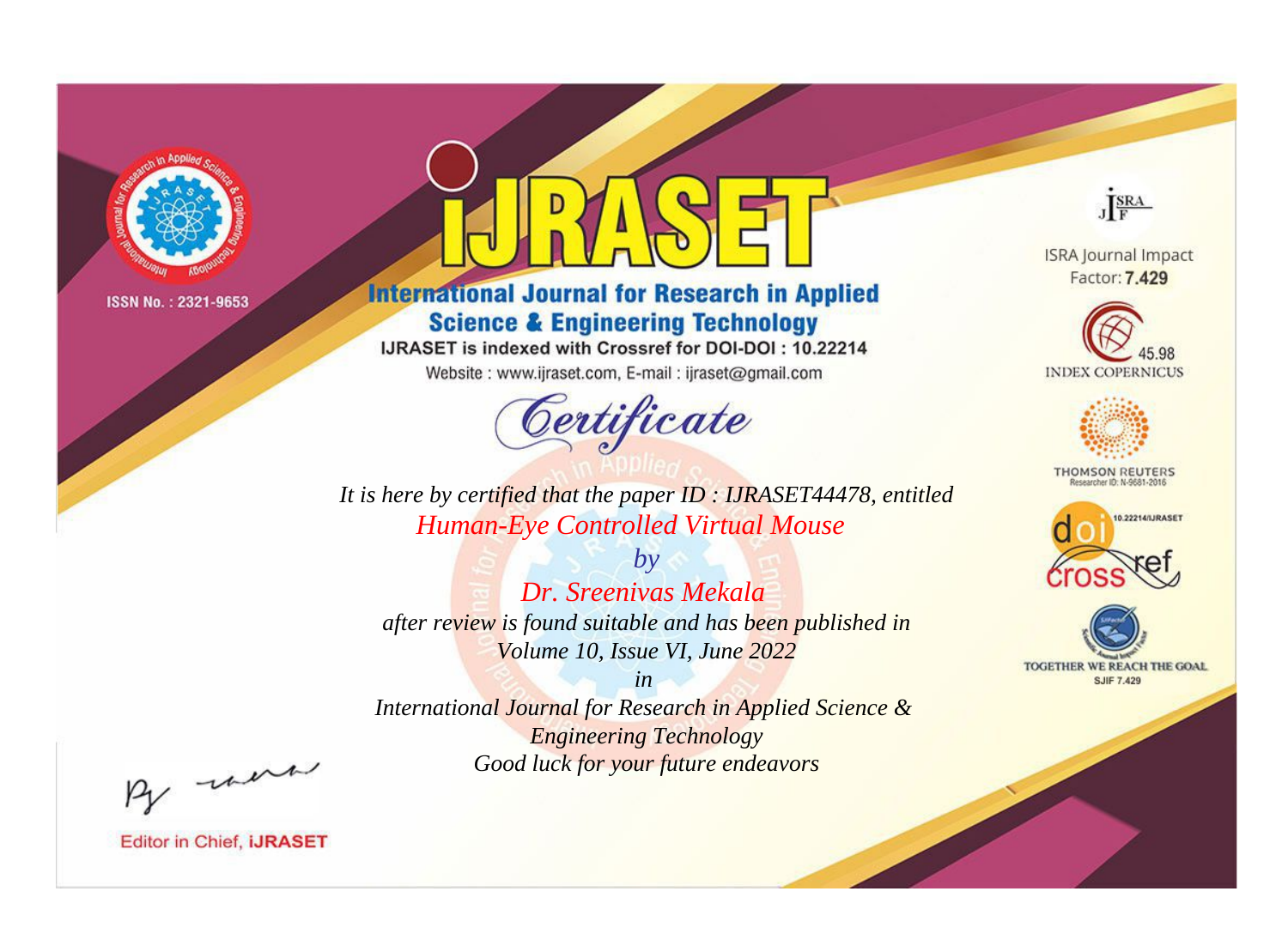

# **International Journal for Research in Applied Science & Engineering Technology**

IJRASET is indexed with Crossref for DOI-DOI: 10.22214

Website: www.ijraset.com, E-mail: ijraset@gmail.com



JERA

**ISRA Journal Impact** Factor: 7.429





**THOMSON REUTERS** 



TOGETHER WE REACH THE GOAL **SJIF 7.429** 

*It is here by certified that the paper ID : IJRASET44478, entitled Human-Eye Controlled Virtual Mouse*

*by A. Harsha Vardhan Rao after review is found suitable and has been published in Volume 10, Issue VI, June 2022*

*in* 

*International Journal for Research in Applied Science & Engineering Technology Good luck for your future endeavors*

By morn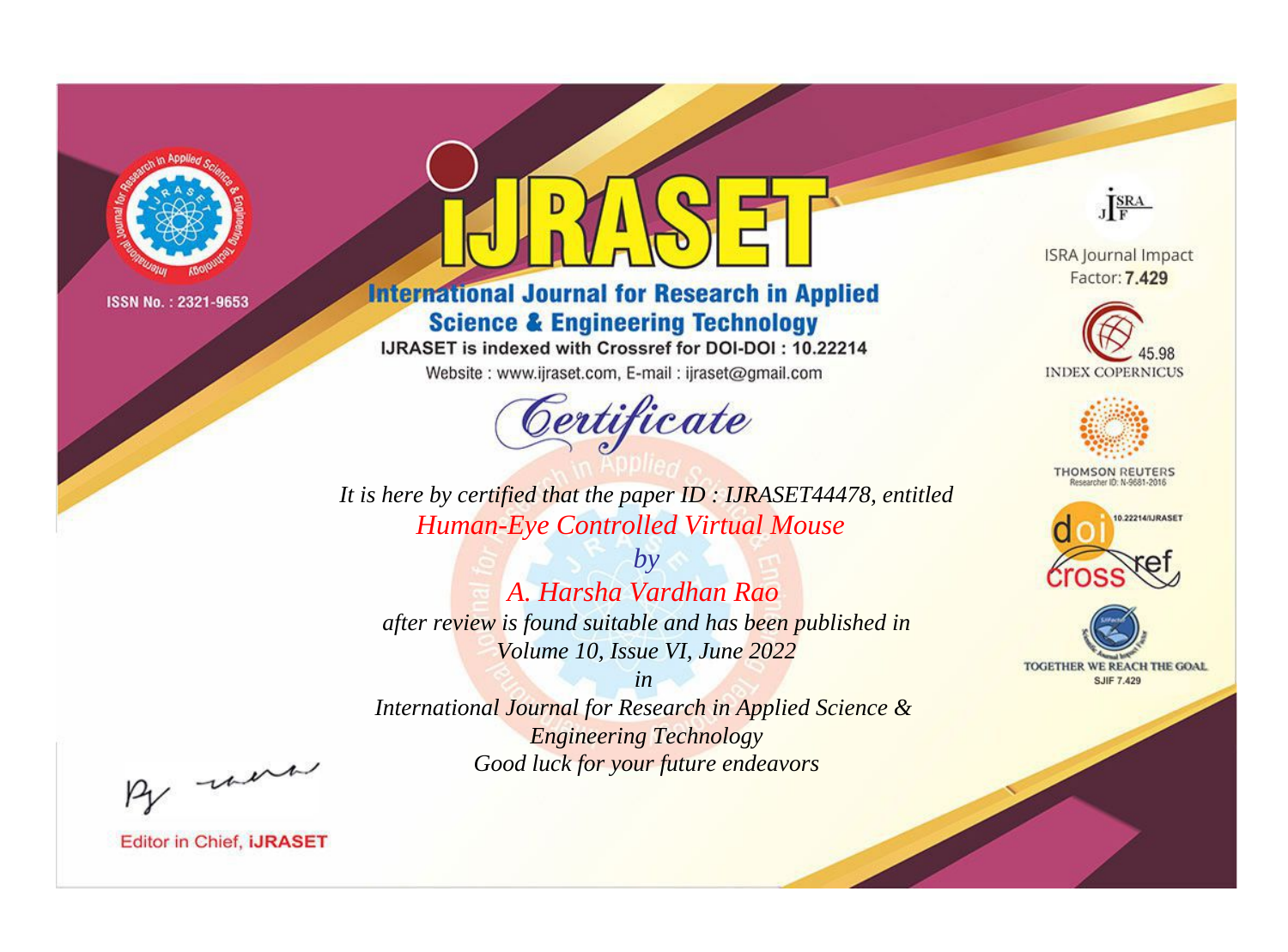

# **International Journal for Research in Applied Science & Engineering Technology**

IJRASET is indexed with Crossref for DOI-DOI: 10.22214

Website: www.ijraset.com, E-mail: ijraset@gmail.com



JERA

**ISRA Journal Impact** Factor: 7.429





**THOMSON REUTERS** 



TOGETHER WE REACH THE GOAL **SJIF 7.429** 

It is here by certified that the paper ID: IJRASET44478, entitled **Human-Eye Controlled Virtual Mouse** 

 $b\nu$ **CH.** Pavan Kumar after review is found suitable and has been published in Volume 10, Issue VI, June 2022

 $in$ International Journal for Research in Applied Science & **Engineering Technology** Good luck for your future endeavors

By morn